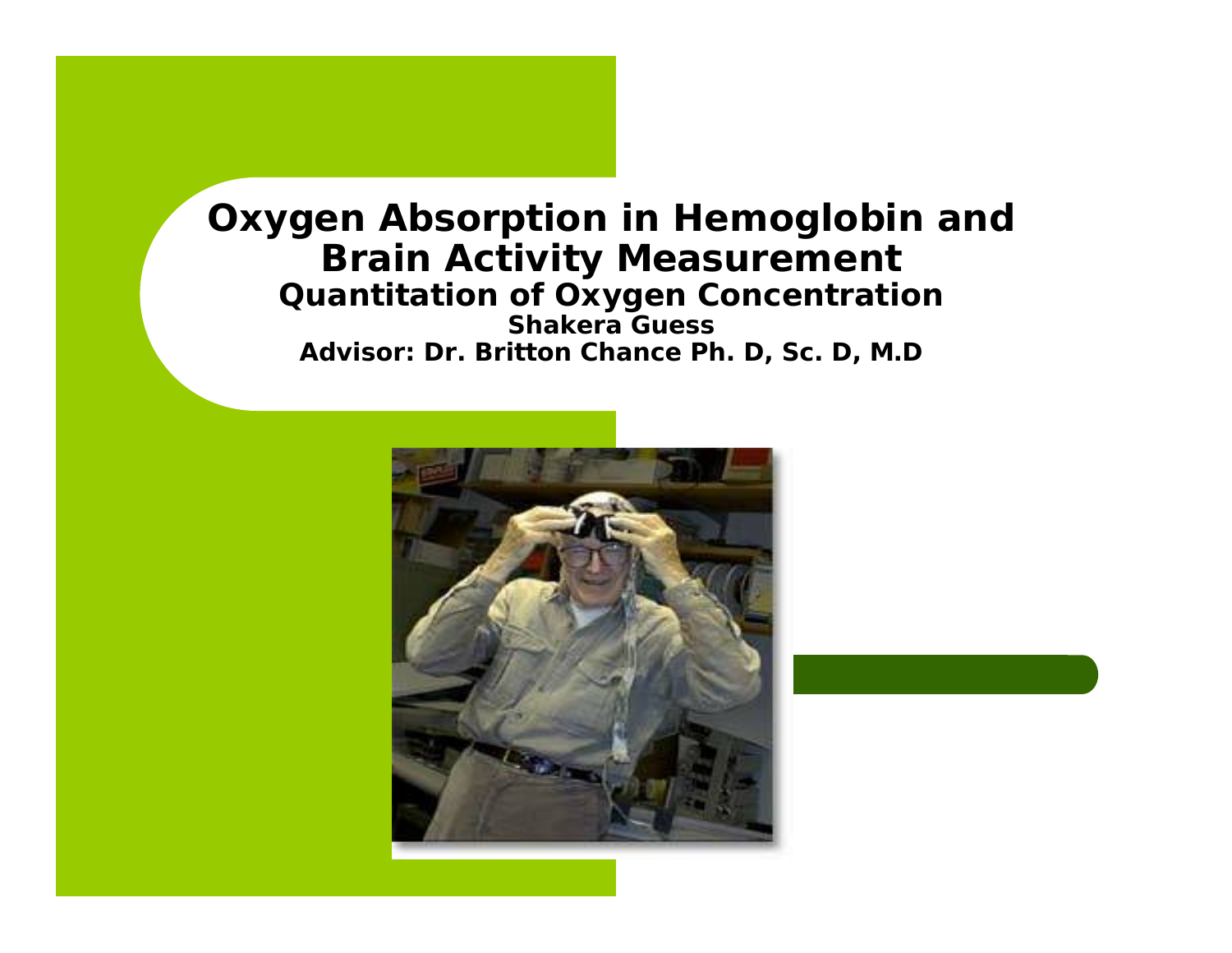# **Motivation**

- Current methods of lie detection
	- Polygraph
		- Breathing rate, pulse, blood pressure, perspiration
		- Anxiety Detector

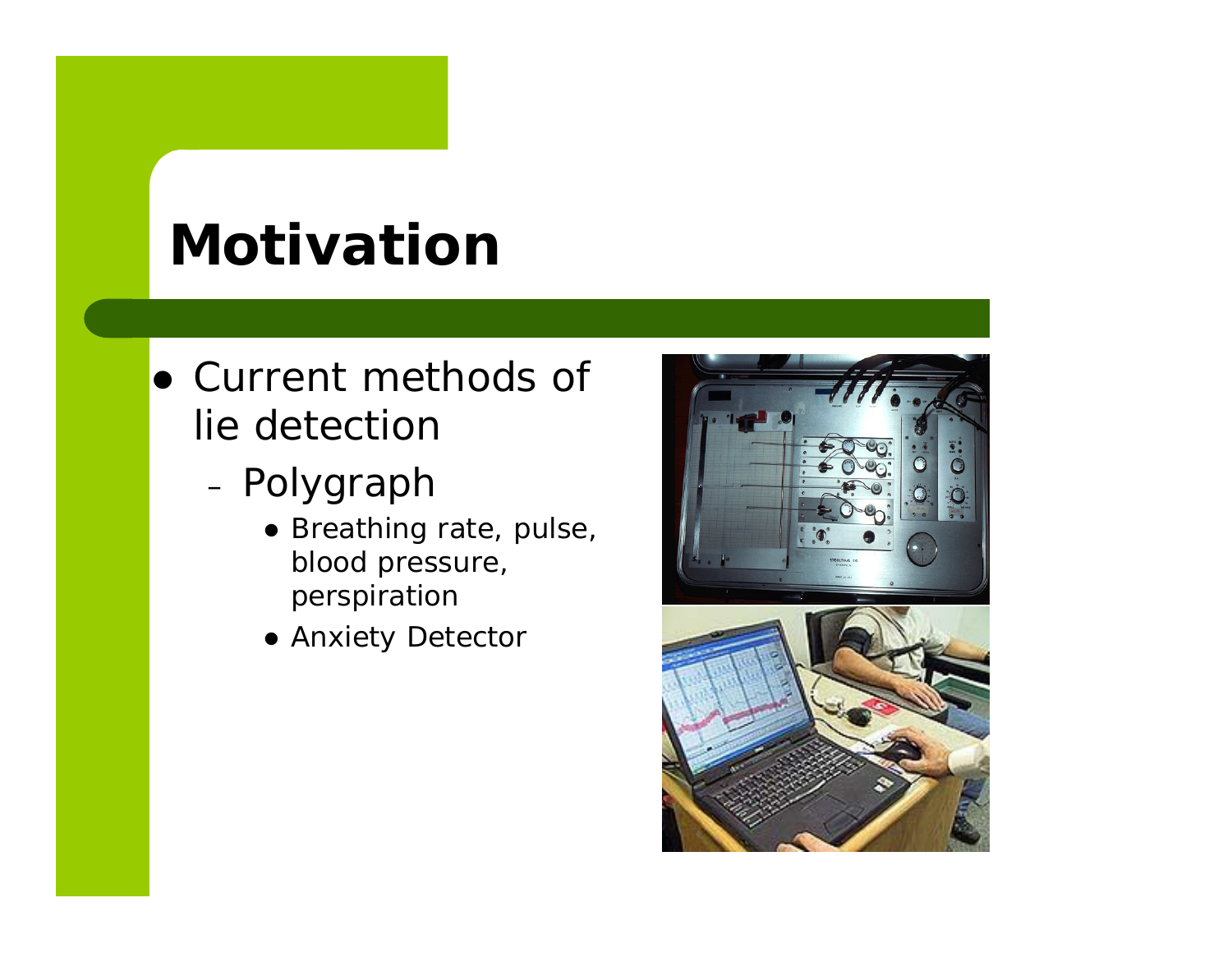# **Motivation**

- Current methods of lie detectior
	- fMR
		- Brain mapping
		- Currently most favorable
		- Immobilization
		- $\bullet$  Expensive

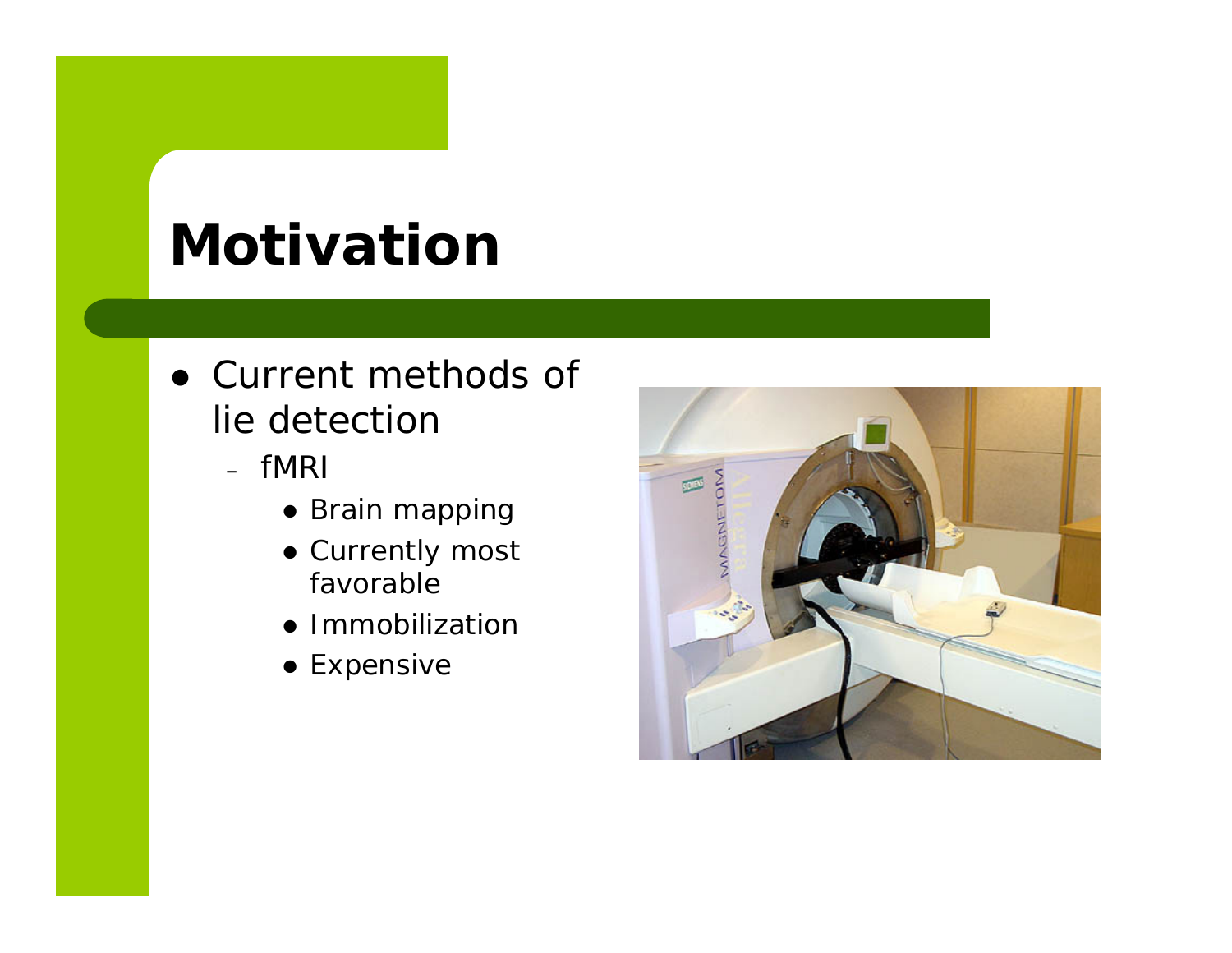# **Motivation**

• A need for noninvasively measuring cognitive function





Current methods of measuring brain function include positron emission tomography (PET imaging) and electroencephalography (EEG).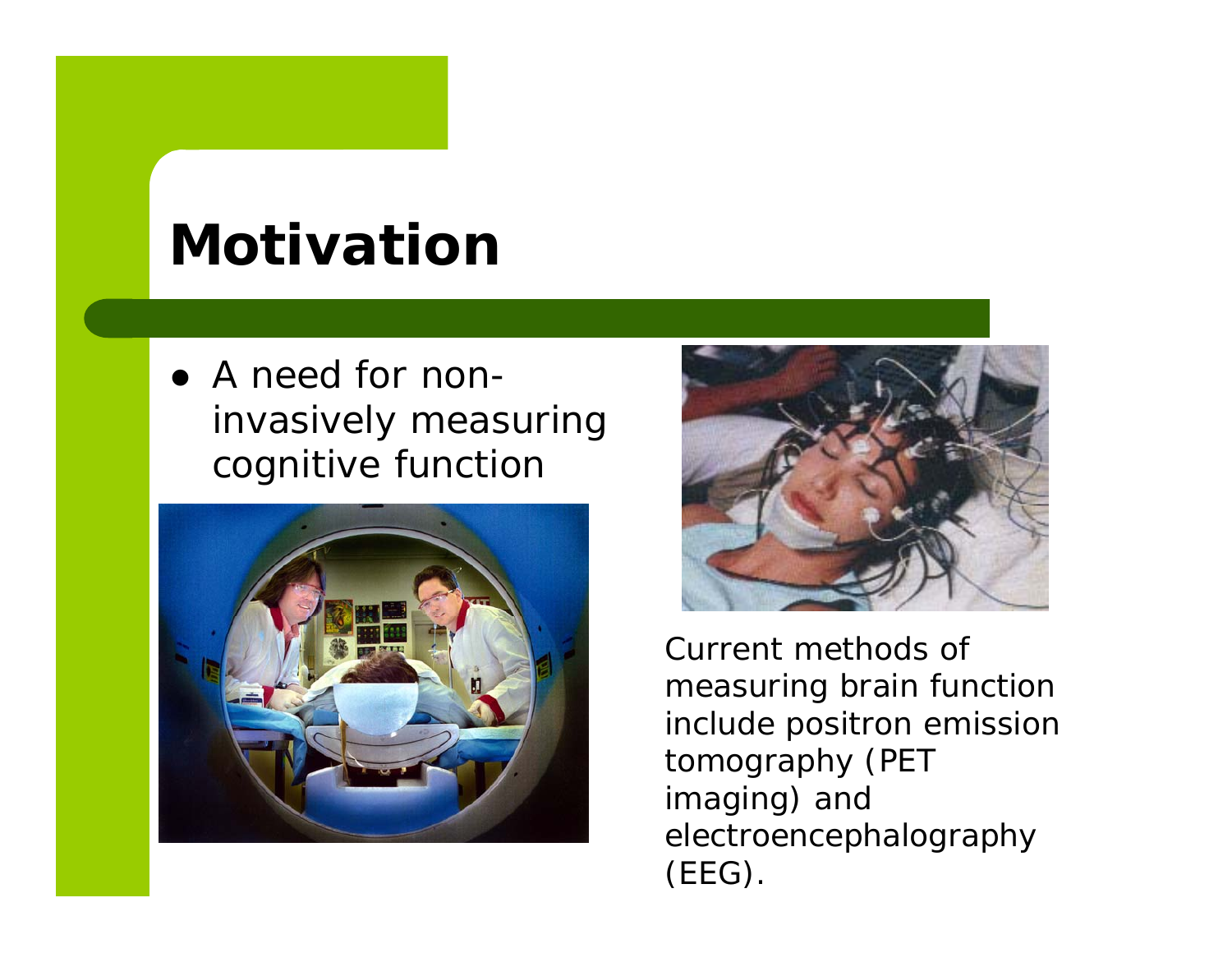# **Background**

- •Near Infrared Spectroscopy (NIRS)
- •Many benefits
- •Used in a variety of procedures
- •700-900 nm

 $I = G I_0 e^{-(\alpha_{Hb}C_{Hb}+\alpha_{HbO_2}C_{HbO_2})L}$  $= G I \; \rho^{-(\alpha_{Hb} C_{Hb} + \alpha_{HbO_2} C_{HbO_2})}$ 

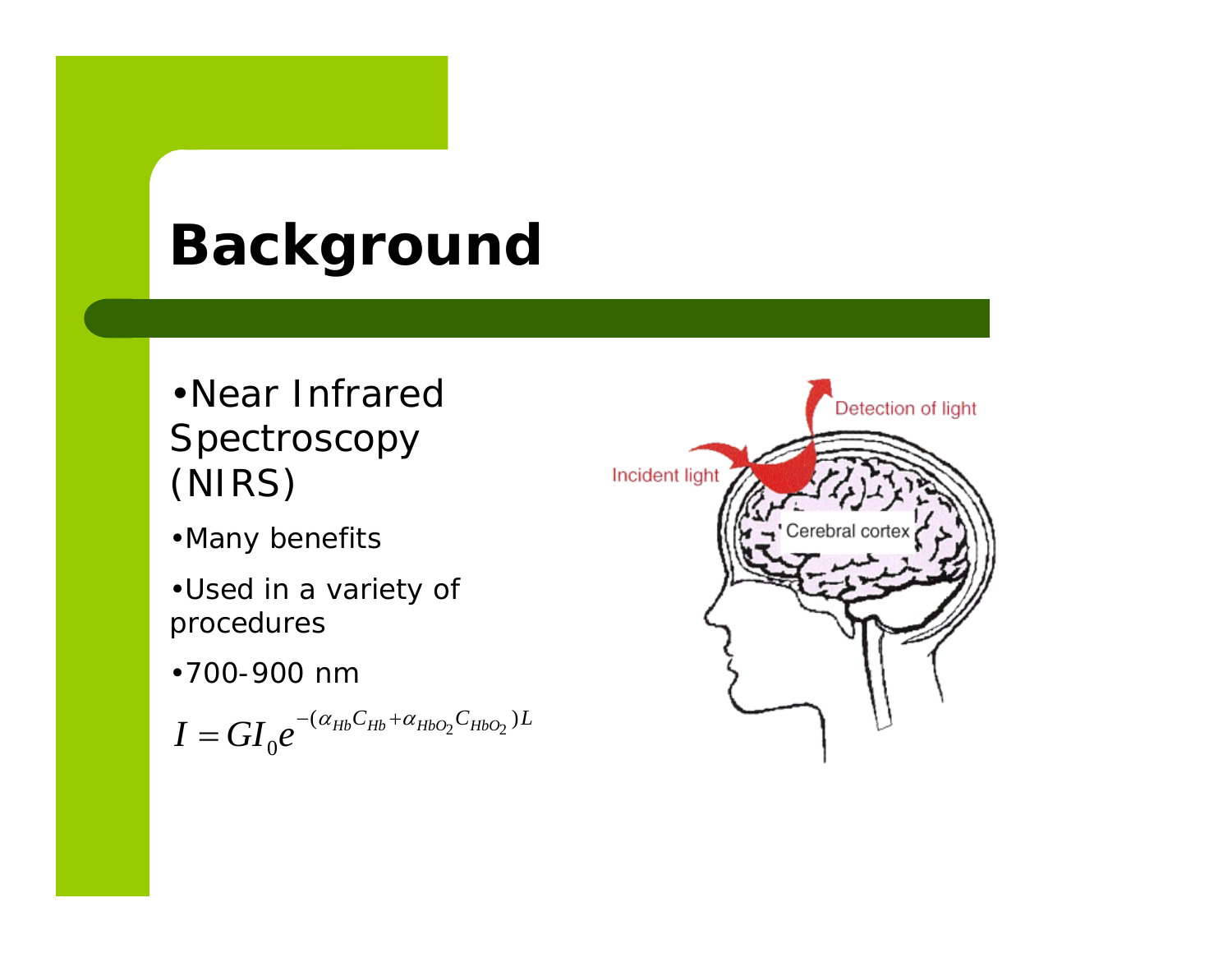# **Background**

- Absorption in body contains information about hemoglobin level changes
- Thinking = BV level changes
- Biological tissue transparent 700- 900 nm
- NIRS can predict certain thought processes

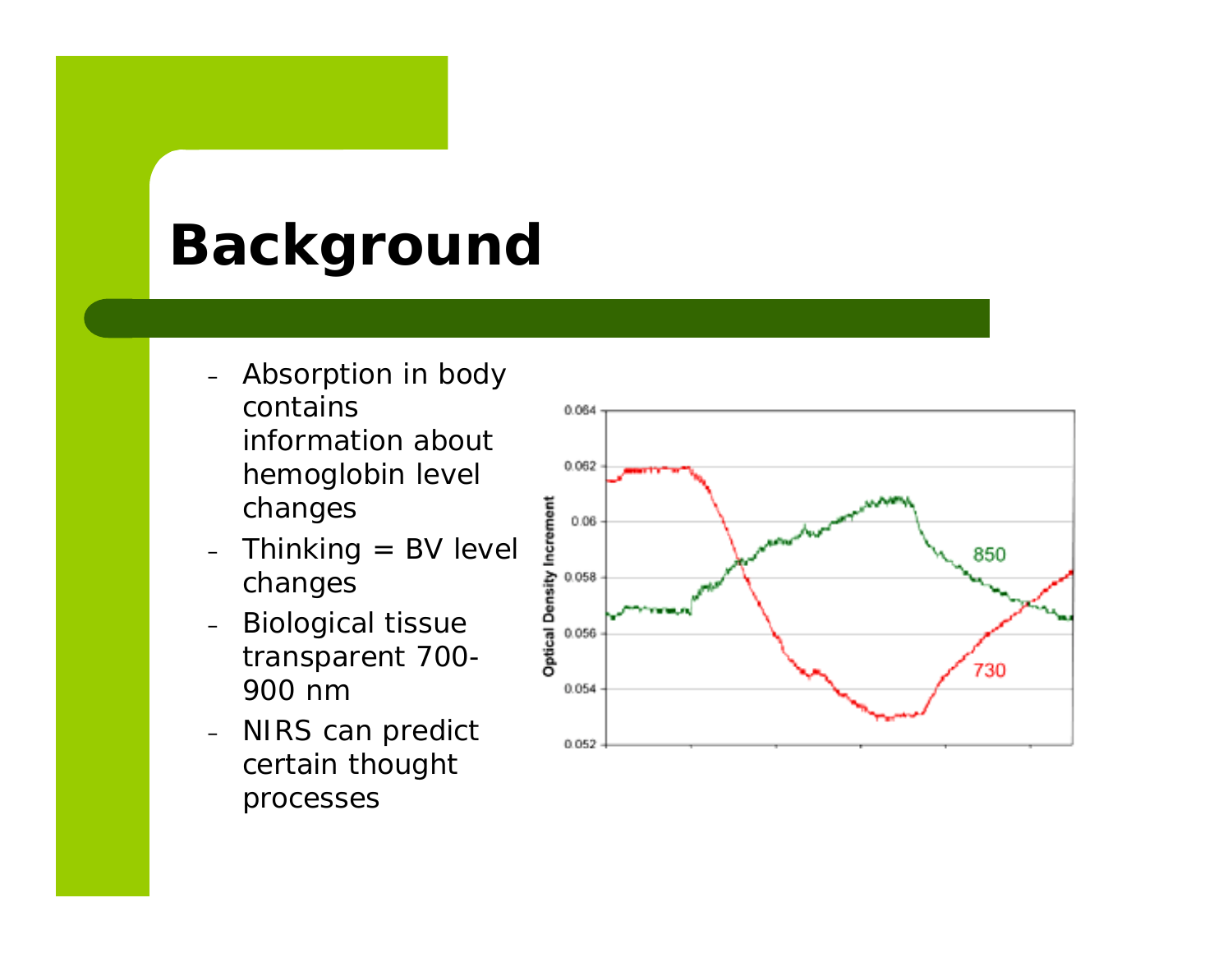# **Project Goals**

- Different methods of quantitation
- NIRS and Cognosensor

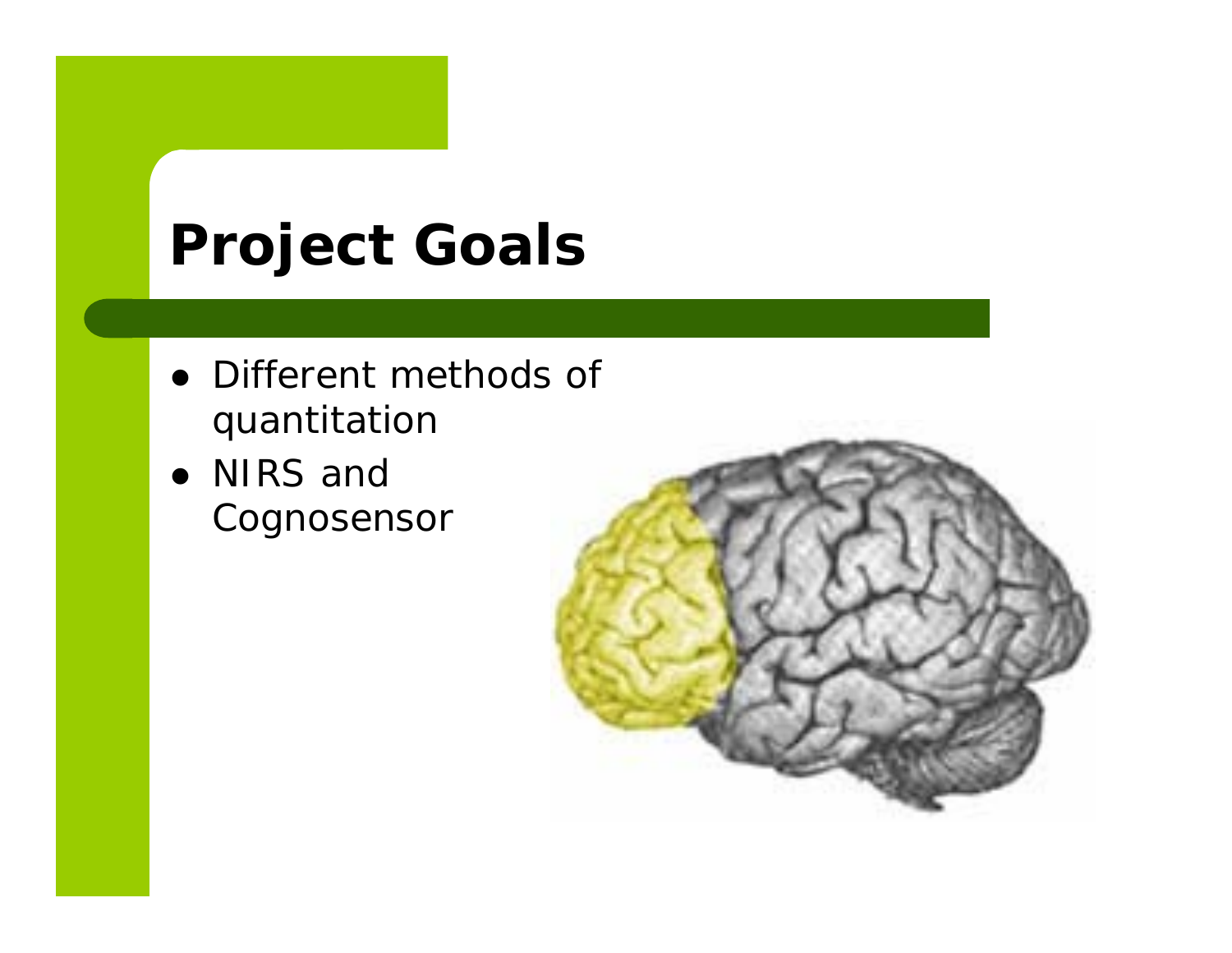# **Oxygen Absorption in Yeast**

•Results of experiment performed with Clarke Oxygen Electrode, yeast, and water.





•Electrode used to connect with the non-metallic part of a circuit using equation

O2 + H2O + 2e-→ H2O2 + 2OH-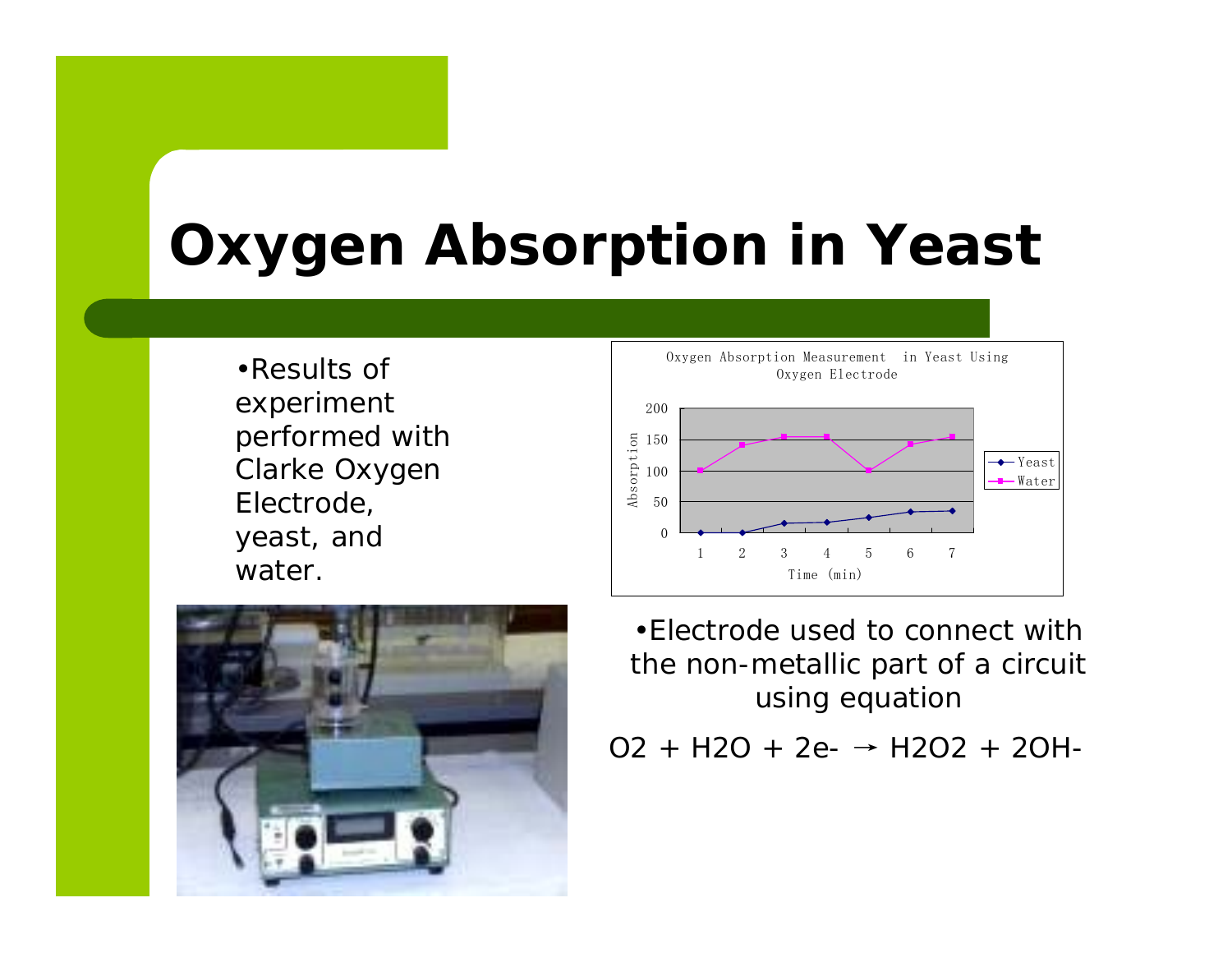### **Oxygen Absorption in Hemoglobin**

absorption measurement in hemoglobin performed with Clarke Oxygen Electrode.

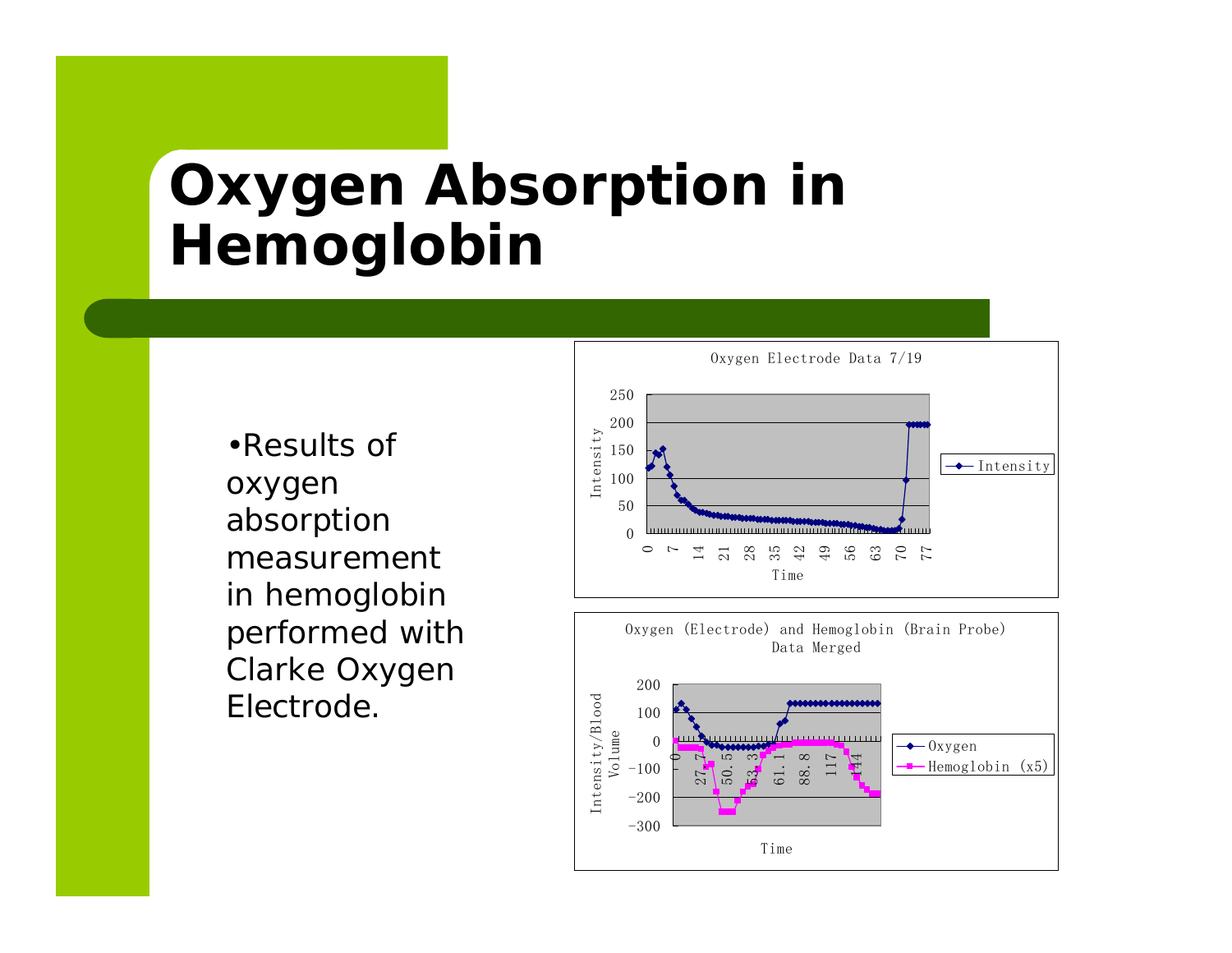#### **Further Uses**

- Early breast cancer detectior
	- Women under 40
	- High risk
	- Underserved population

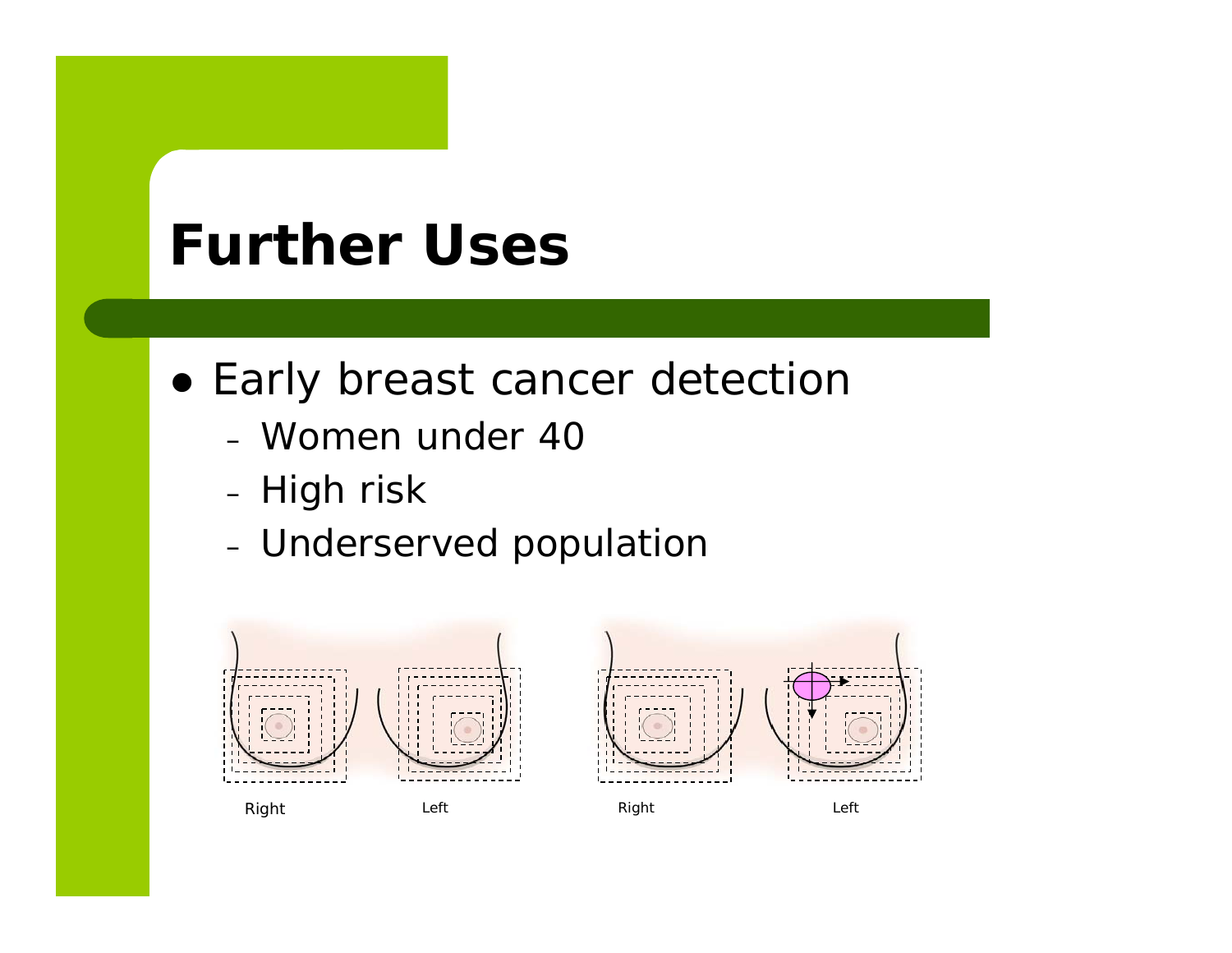#### **Further Uses**

- Lie detection
	- Many groundbreaking studies
	- Changes in blood oxygenation in cortex
	- Cognitive components of deception and emotional response
	- NIRS used to differentiate

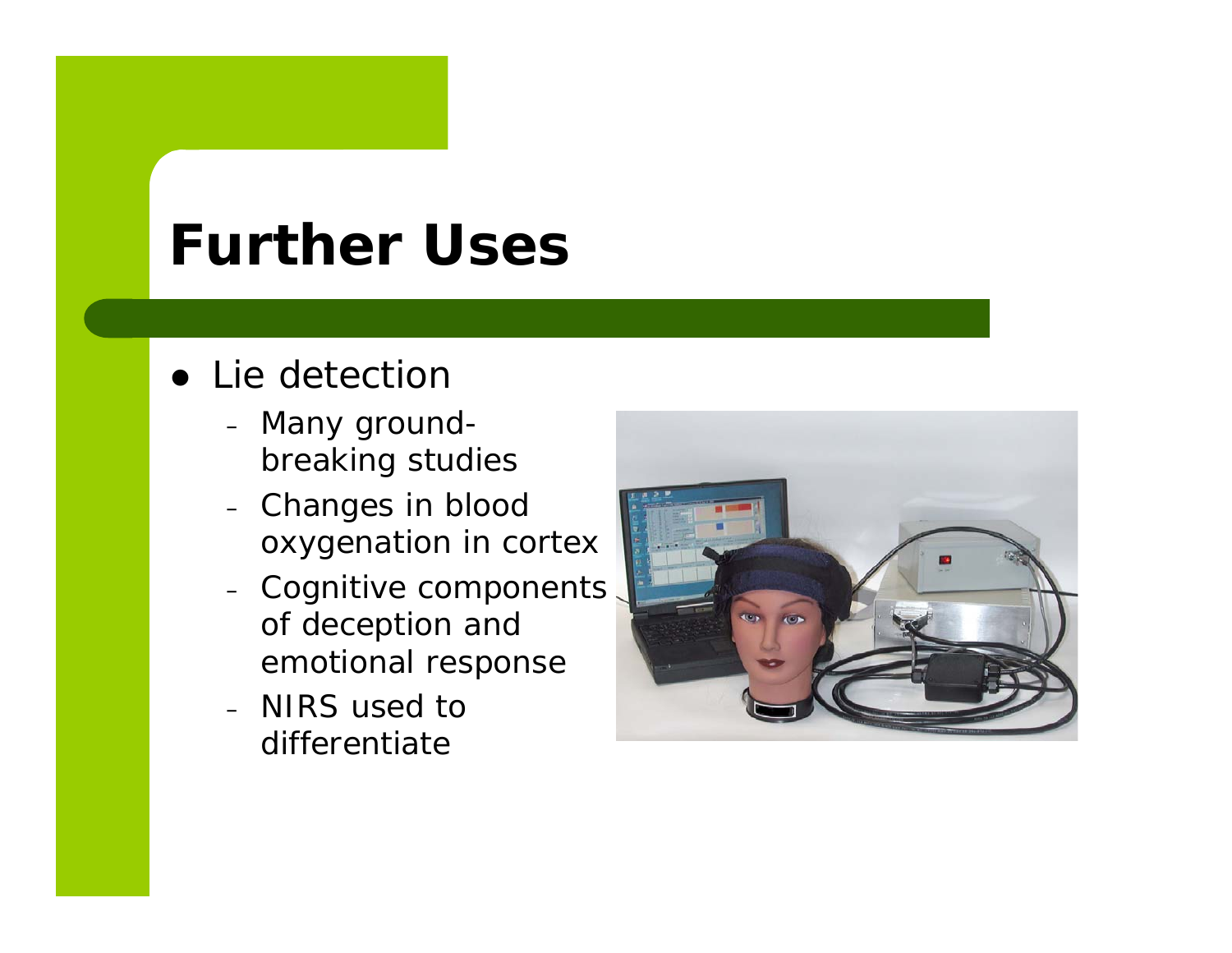## **Conclusions**

- Near Infra-Red Spectroscopy (NIRS) used to measure the change of blood volumes in the brain
- Simple and cheap handheld device used to non-invasively measure cognitive function
- Many uses including lie detection and early breast cancer detection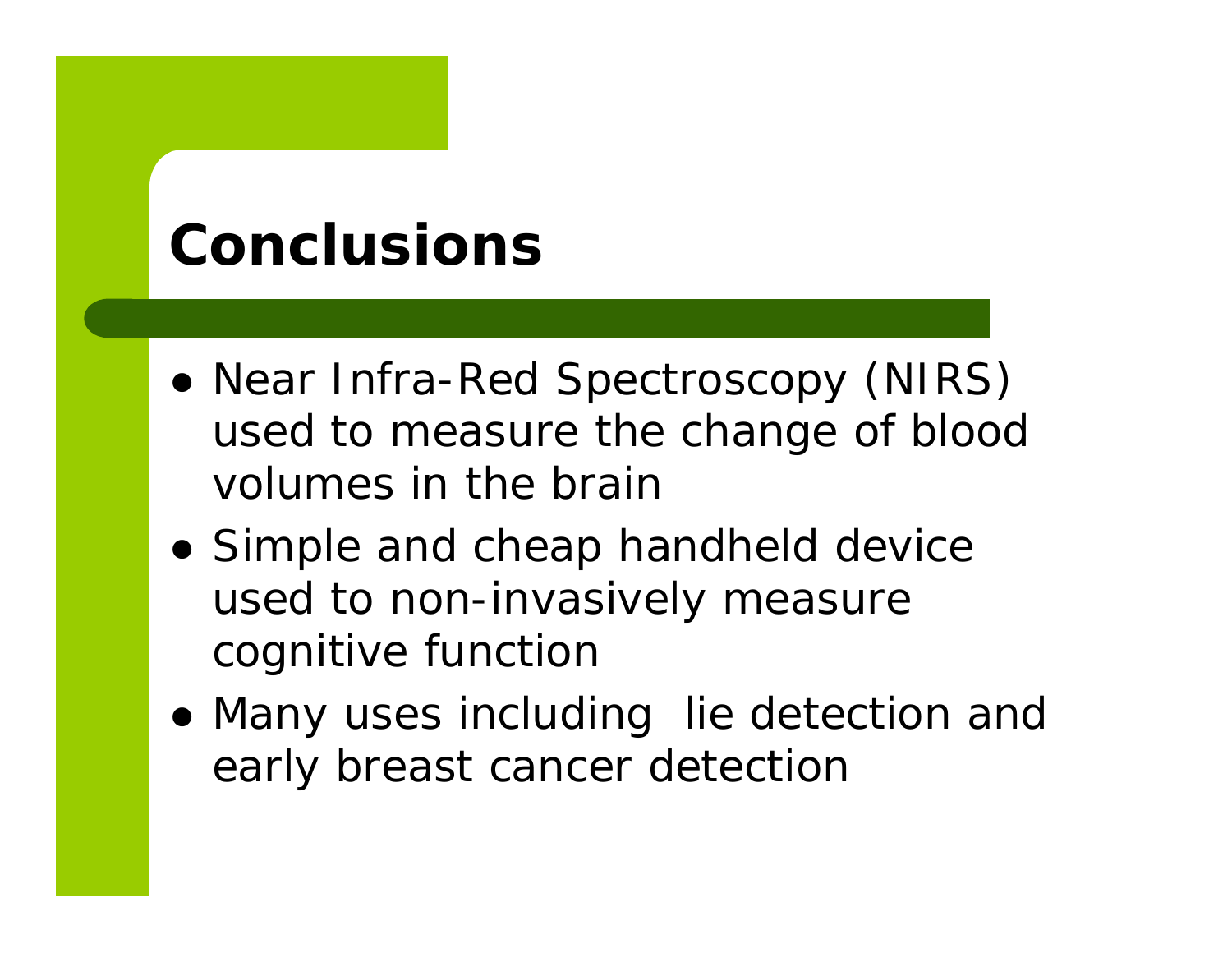# **Acknowledgements**



National Science Foundation  $R$  F **DISCOVERIES** BEGIN

Special thanks to the  $-$  His office, Delores National Science Foundation and the University of Pennsylvania.

**HIGHAN** 



- $\bullet$ SUNFEST Participants
- Dr. Britton Chance
- $\bullet$  Dr. Van der Spiegel
	-